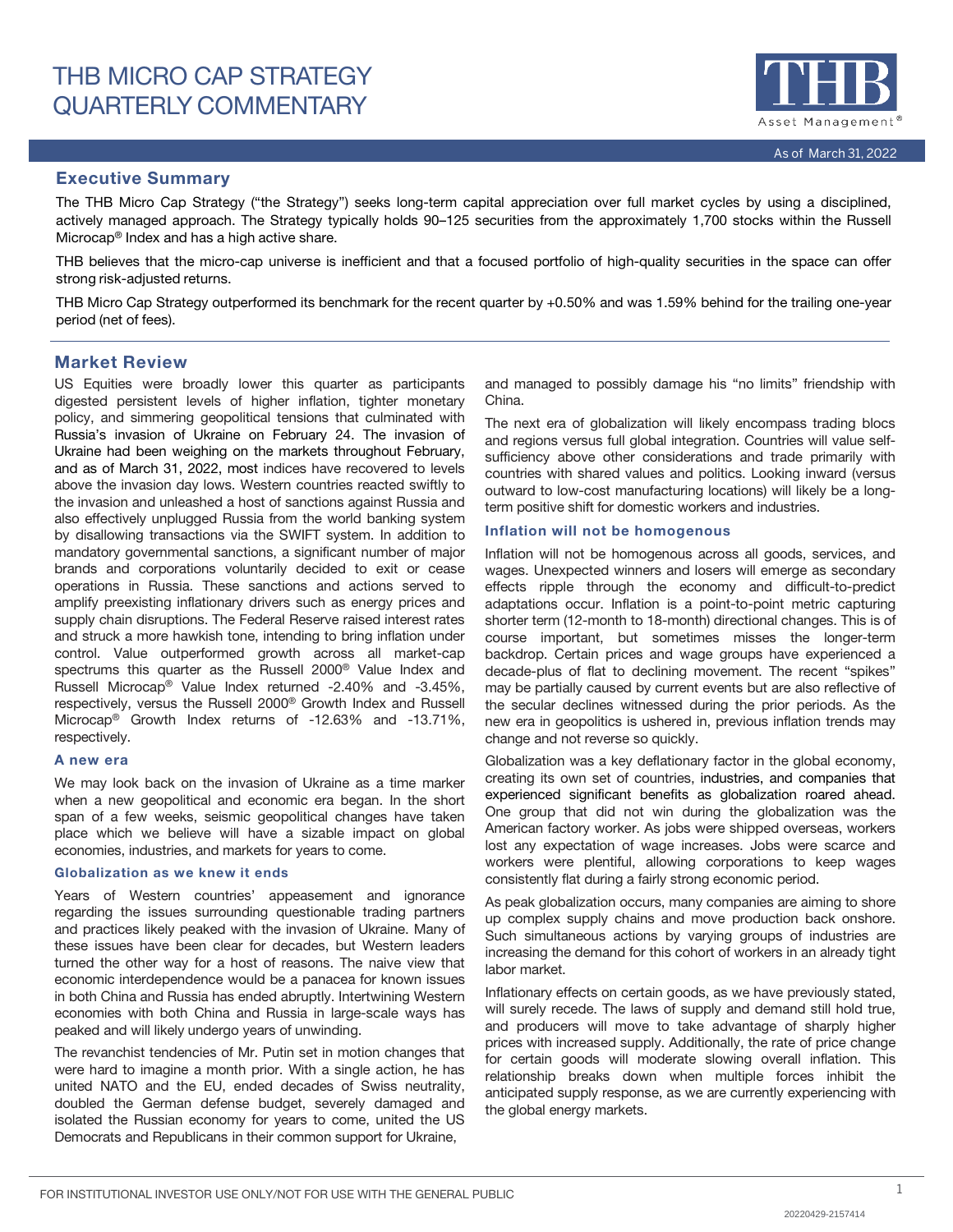

# En-flation

Hydrocarbons impact many aspects of our economy, and rising oil and gas prices will make controlling inflation even more difficult. The breadth of energy's impact on our economy makes taming overall inflation very challenging. Factories run on energy, and hydrocarbons are a key raw material in many products we use each day. Additionally, labor-intensive industries such as farming use vast amounts of energy to plant and harvest the foods we eat. Rising energy prices will be passed along in the form of higher prices for food and services, impacting large parts of our economy.

Fossil fuels have generally experienced boom-and-bust cycles largely anchored to the cyclical elements of supply and demand. Societal, governmental, and investment changes, such as ESG considerations and decarbonization, have altered the typical supply response. Investors and banks are reducing exposure to the industry, and the companies themselves are diverting cash flows from exploration (supply growth) to dividends and share repurchases. The supply problem is further complicated by where reserves are located. As Russian oil went under sanctions, the countries with slack capacity (such as Iran, Venezuela, and Saudi Arabia) were discussed as areas from which to source increased supply. Iran and Venezuela already occupy spots on the list of top five most sanctioned countries in the world, and Saudi Arabia's production facilities were recently attacked by Yemen rebels (Houthi). It should be clear that global slack energy capacity is not located in ideal or stable areas, and as certain European countries are quickly learning, this should not be viewed as a long-term supply solution. Fossil fuels, as the world has suddenly witnessed, have not been relegated to the dustbin of history just yet. As expected, the journey to a greener, lower carbon future will require hydrocarbons and not be as linear as some would hope.

#### Bare cupboard

The Ukraine invasion adds more supply pressures to what was already a tight market, and no quick solutions are apparent. Drilled but uncompleted wells (chart below) have hit a five-year low. These wells would typically come online quickly and provide a supply response. Currently, there is not much excess supply in the system or places that can bring that supply online quickly.

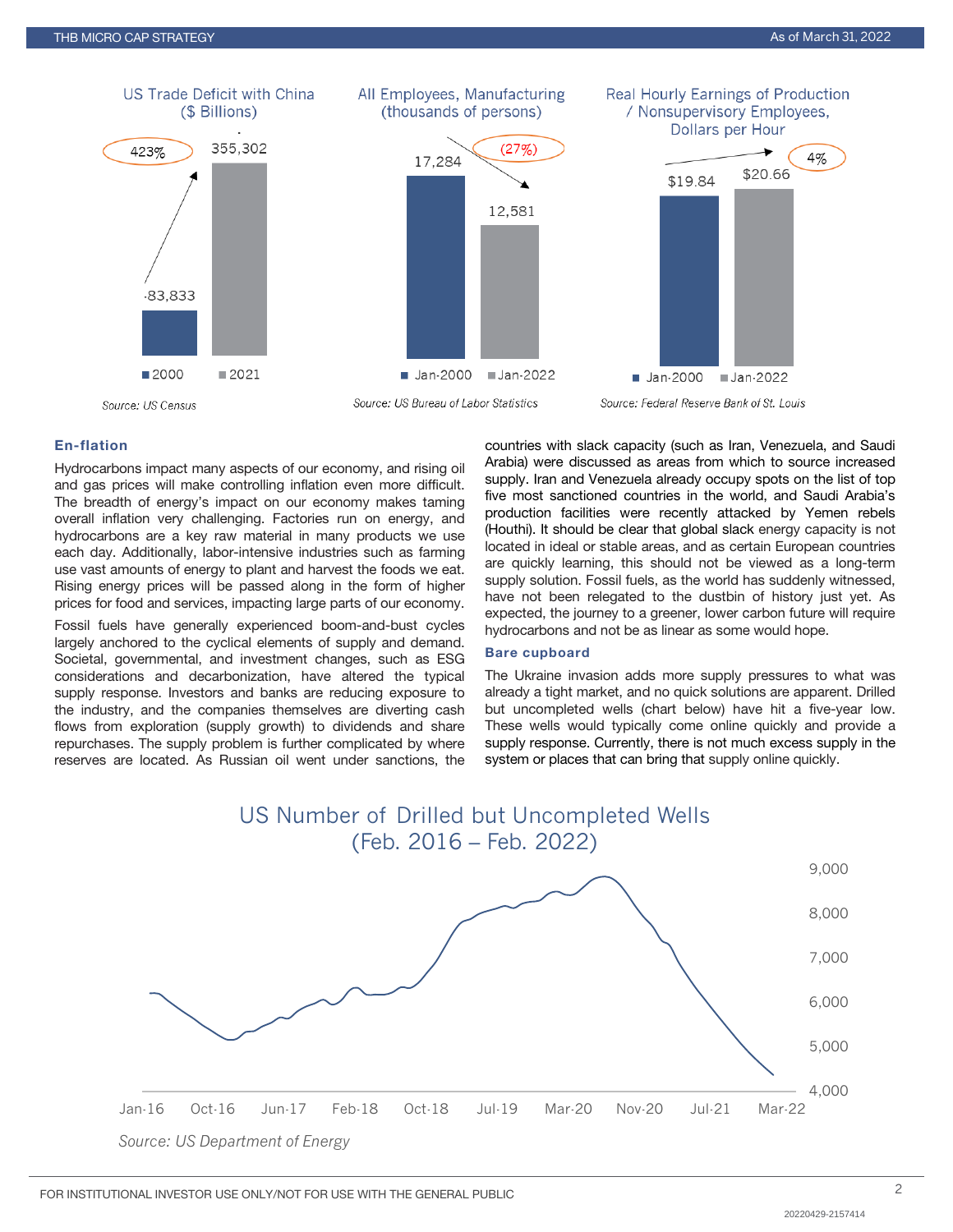On March 31, President Biden announced the largest ever release from the US emergency stockpile of oil (Strategic Petroleum Reserve, or SPR) to combat high energy prices. Starting in May, the US will release 1 million barrels of oil per day from SPR. This will continue for six consecutive months, releasing approximately 180 million barrels in total. This equates to approximately nine days of US oil consumption and two days of global oil consumption. Once released, US stockpiles in the SPR will be approximately 388 million barrels, down more than 40% from the recent high of 695 million in 2017. Releasing supply may not have the desired impact on pricing, as supply could possibly be cut by other (OPEC, Russia) global players. Additionally, those emergency reserves will need to be restocked at some point in the future.

DOE Strategic Petroleum Reserve (SPR) Total Inventory Data (Thousands, Barrels)



*Source: US Deparment of Energy*

# Wars are inflationary

History has shown that wars are generally inflationary, and we are currently experiencing three "wars" across different fronts. We have an actual shooting war in Ukraine, the war against climate change, and the very recent battle against Covid-19. Wars typically require large amounts of "stuff" in a short time frame. Depending

on the actual war, food, machinery, ammunition, clothing, fuel, technological solutions, and vehicles are some examples of what is needed. Governments have historically printed money to finance wars, and the same is happening today. Governments across the world are increasing their budgets to fight these three wars, with some examples listed below.

Germany – Annual defense budget increase of \$50 billion (since Ukraine invasion) Finland – One-time defense budget increase of \$2 billion (since Ukraine invasion) Japan – One-time defense increase of \$8 billion (host US troops and increase alliance cooperation) Japan – Aiming to increase annual defense budget from 1% of GDP to 2% (increase of \$45 billion annually) UK – Infrastructure / green energy – \$850 billion US – Covid-19 relief and actions – \$3.6 trillion Japan – Carbon neutrality by 2050 – \$10 trillion Ukraine – Rebuilding cost (TBD; current estimate \$600 billion)

# Potential rate increases

It is quite likely that the Federal Reserve's monetary tightening will not be able to bring all elements of inflation lower. The economy is very strong; we expect rates (even considering the seven expected rate hikes) will still remain low; banks have plenty of capital to lend; overall financial conditions are accommodative; and certain elements of inflation appear more secular versus cyclical, as

described above. This makes the Fed inflation target of 2% unlikely to be achieved in the medium term. The economy may have to run hot for longer than the Fed desires, with inflation in the 3%–4% range. Its actions will be determined by its patience level with higher levels of inflation and if the Fed plans to cause a recession to bring the Consumer Price Index lower. The cadence and existing scope of rate hikes will indicate which path it plans to pursue.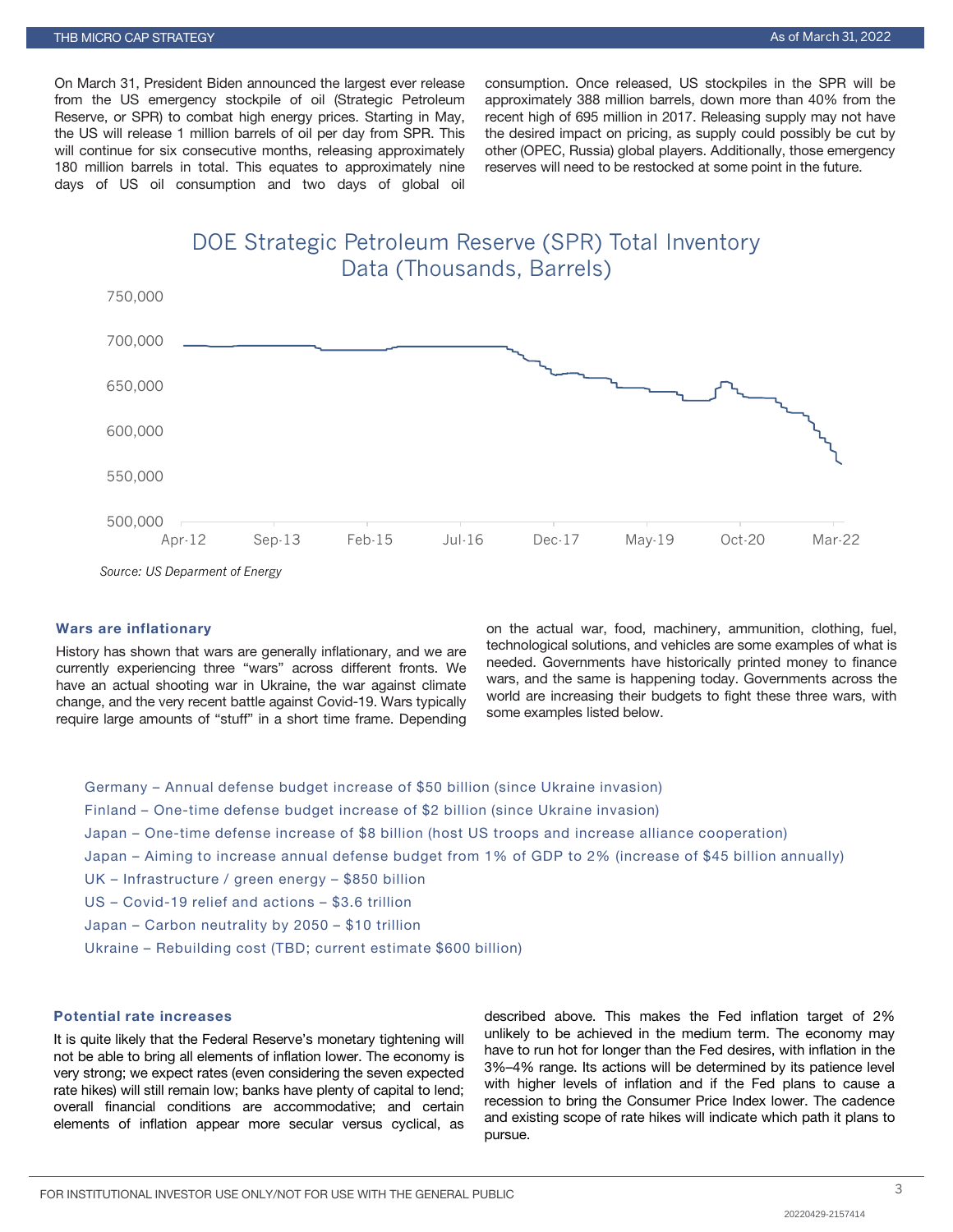# Why small-caps work during inflationary periods

Small-cap stocks have historically performed well during inflationary periods.



# *Small and Large Cap Returns Versus Inflation*

This relative outperformance is likely due to a host of factors. The structure of the underlying businesses, industry representation of the benchmarks, and labor force composition are some of the reasons that contribute to their ability to prosper during higher levels of inflation. Additionally, smaller companies typically have sizable market share of lower total addressable market sizes. Put simply, smaller companies sell mission-critical, niche parts or services that go into much larger products or projects. This structure generally affords them a large degree of pricing power.

- Nimble, flexible operating structures
- Pricing power
- Lower amounts of leverage
- Benchmark composition

# Inflation opportunities in today's markets

Every market cycle, even with similar drivers such as inflation, will have differing sets of companies that prosper. Our investment process seeks out companies with traits such as low levels of debt, pricing power, high operating margins, and high returns on capital. Many of these traits are also shared by businesses which should prosper during inflationary periods.

Considering today's economic structure and inflation backdrop, we see a host of attractive opportunities. Some are textbook inflation hedges, and others are more tangential and situational to today's environment.

#### *Commodity producers*

Energy, metals, chemicals, wood products, fertilizers, aggregates, and food producers.

#### *Commodity producer ecosystem*

Companies that sell to or that service commodity producers may benefit from the higher volumes and increased revenue from their customers. These include oil service companies and machinery producers.

#### *Distributors*

Companies that distribute various goods (machinery, food, technology, chemicals) stand to benefit from inflation, assuming they are able to hold margins. They should experience higher gross margin revenue over some element of fixed costs.

#### *People businesses/services*

In the current very tight labor market, having an intact team that can provide various services will be in high demand. Customers may not have the ability to find and retain personnel needed to perform certain services. Companies which can provide them in a timely, efficient manner should do well.

#### *Technology companies*

Broad wage and goods inflation are expected to spur capital investment into projects that increase efficiency and productivity. Software, services, and hardware should all be needed.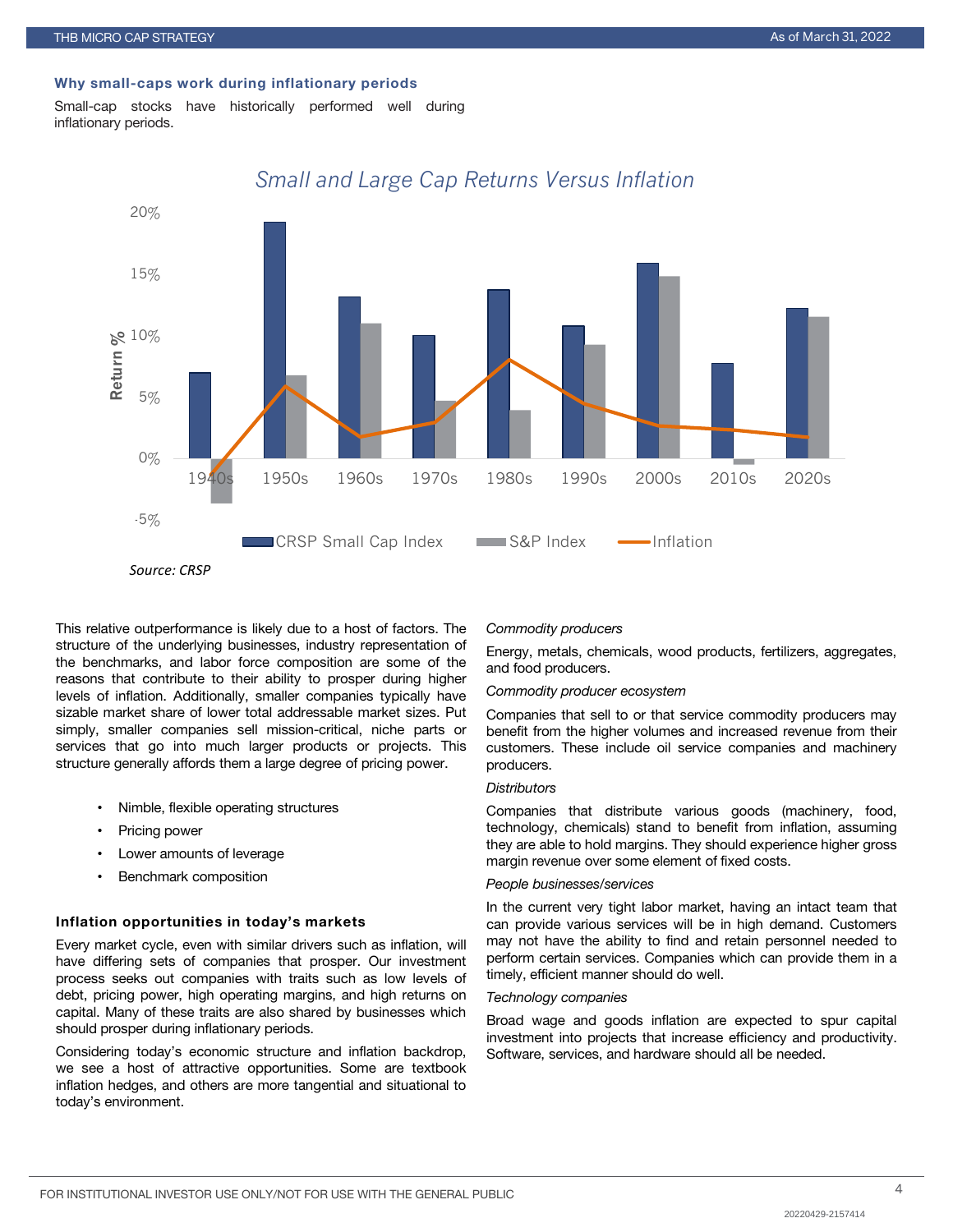#### Fear creates opportunities

At times, the drumbeat of negative news can obscure the positives and lead to irrational decision-making. If Covid-19 has taught us anything, it is to never doubt the media's ability to fan the flames and add hysteria to any news story. Currently, there is a plethora of risks present in the market: geopolitics, inflation / energy prices, Covid-19, consumer confidence, and Federal Reserve tightening. While risks abound, so do many positives which make fears of a recession appear overstated. When fear and solid underlying fundamentals combine, it typically represents a good entry point.

- Interest rate curve has not inverted
- Financial conditions are not restrictive
- US consumers are in incredibly good financial shape
- Rates (even factoring in expected rate hikes) are still low
- Tight labor market / job availability
- **Onshoring**

Interest rates are topical and the fairly reliable recession indicator of US 3-month T-bill to US 10-year Treasury yield is not inverted or flashing a recession warning. The current spread is 1.83%, which is solidly above zero (an inverted yield curve has been a predictor of prior recessions).

Post the 2007–2008 Global Financial Crisis (GFC), regulations and constant measurement of the banks' soundness have greatly reduced risks in the system and increased the ability to weather an economic shock. Additionally, nonfinancial leverage (a component of the NFCI) is at all-time lows. This measures non-bank (corporate and consumer) debt relative to US GDP.





*Source: Federal Reserve Economic Data, Federal Reserve Bank of St. Louis*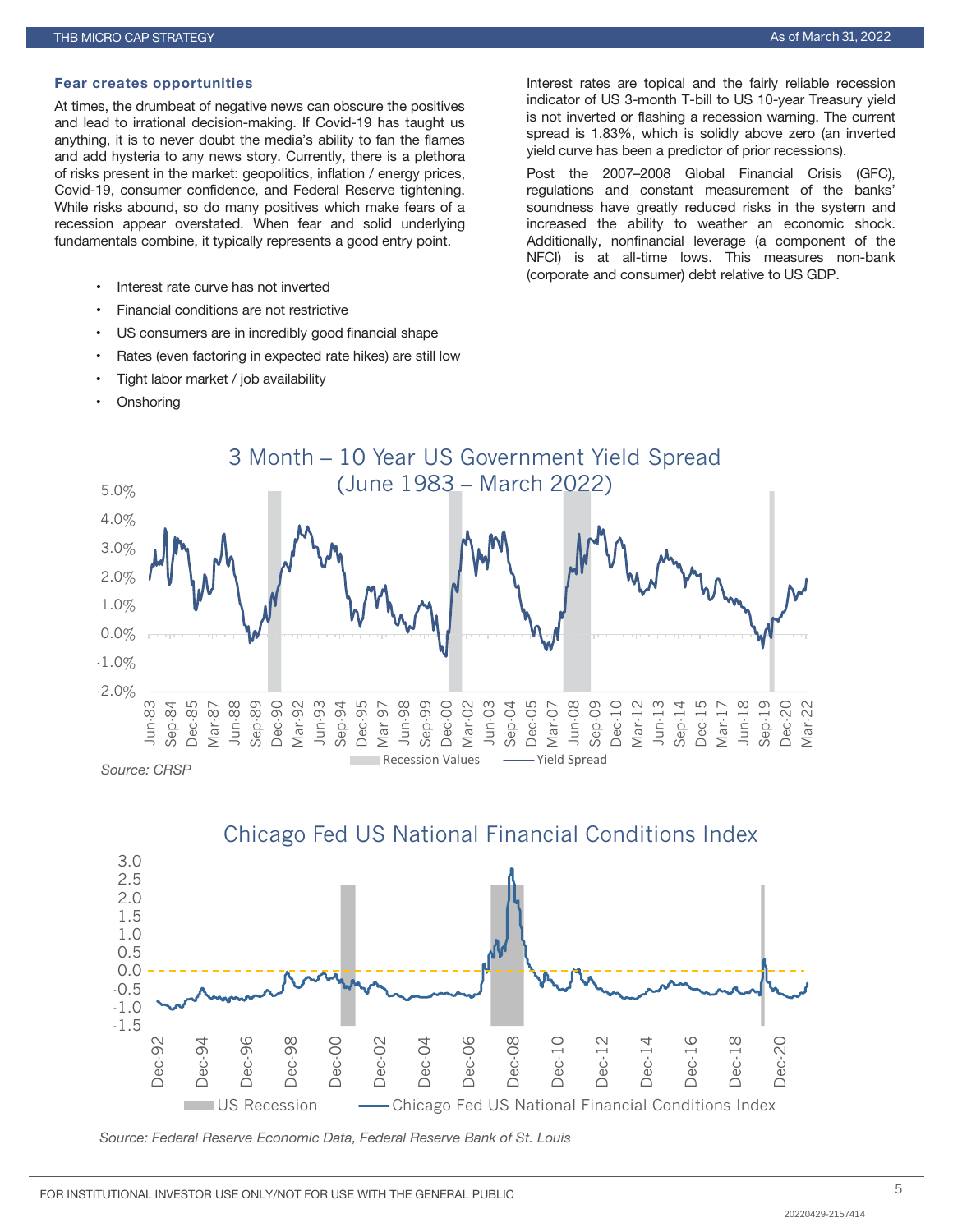

*Source: Federal Reserve Economic Data, Federal Reserve Bank of St. Louis*

#### GDP expectations are positive above the long-term trend.



*Source: Federal Reserve Economic Data, Federal Reserve Bank of St. Louis, Bloomberg*

# The big picture(s)

Getting buried in the news cycle and overloaded with real-time data can cause a loss of perspective. History is not a perfect guide or predictor of the future, but it can offer valuable insights. Wall Street has an expensive tendency to extrapolate current trends into infinity, utilizing phrases such as "new paradigms" to ignore the past.

Our recent history has been formed with the backdrop of a fourdecade bull market in bonds and ever decreasing levels of interest rates. The recent decade was dominated by a large-cap / megacap cycle and the only measure of risk was standard deviation, with little concern for preservation of future purchasing power. Many strategies formed during this period are based on these assumptions, making ultra-low volatility, single-digit annualized returns appear very attractive.

Predicting the direction of interest rates is an incredibly difficult parlor game, and exact clarity on the timing and causes of inflation

still remains a mystery. Currently inflation is real (duration yet to be determined), globalization (sizable deflationary force) is ending, interest rates recently touched 40-year lows, and the Federal Reserve is on a path of raising rates. It should be safe to assume that interest rates will likely be heading higher over the near term and possibly longer.

The current environment has been based on the premise that higher levels of interest rates result in a bad environment for stocks. However, prior cycles do highlight that stocks and bonds CAN move in opposite (stocks higher, yields higher) directions for an extended period of time. One could argue that the backdrop of one of the longest secular bull markets in US history has some resemblance to today. That bull market took place from 1941 and lasted until 1968, while the 10-year US Treasury yield increased from 1.95% to 7.8%. Similar to today, the US was building out infrastructure and domestic manufacturing, fought multiple wars (WWII, Korea, Vietnam), and experienced episodic bouts of higher inflation.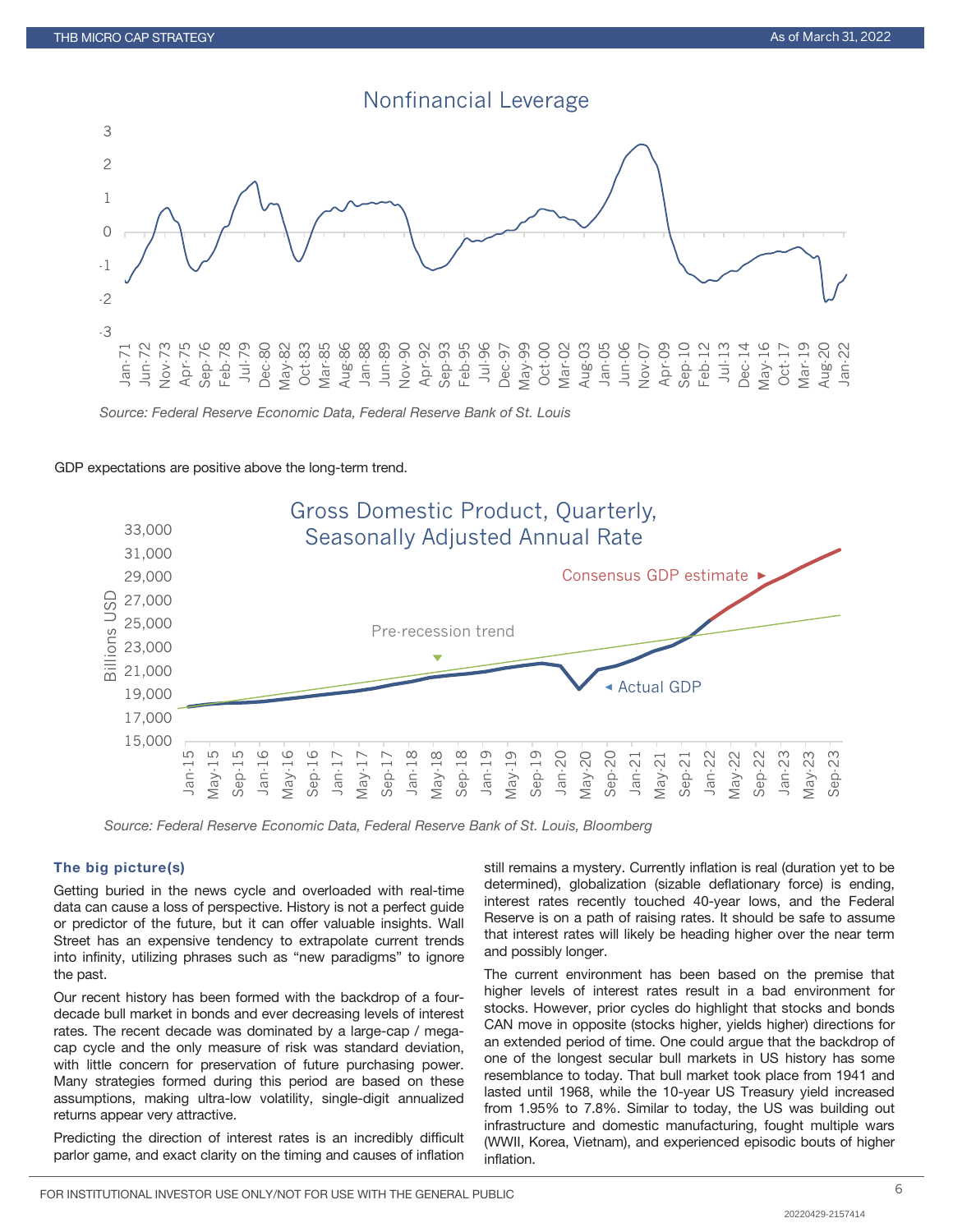

# S&P 500 Index

10-Year US Government Yield



*Source: CRSP*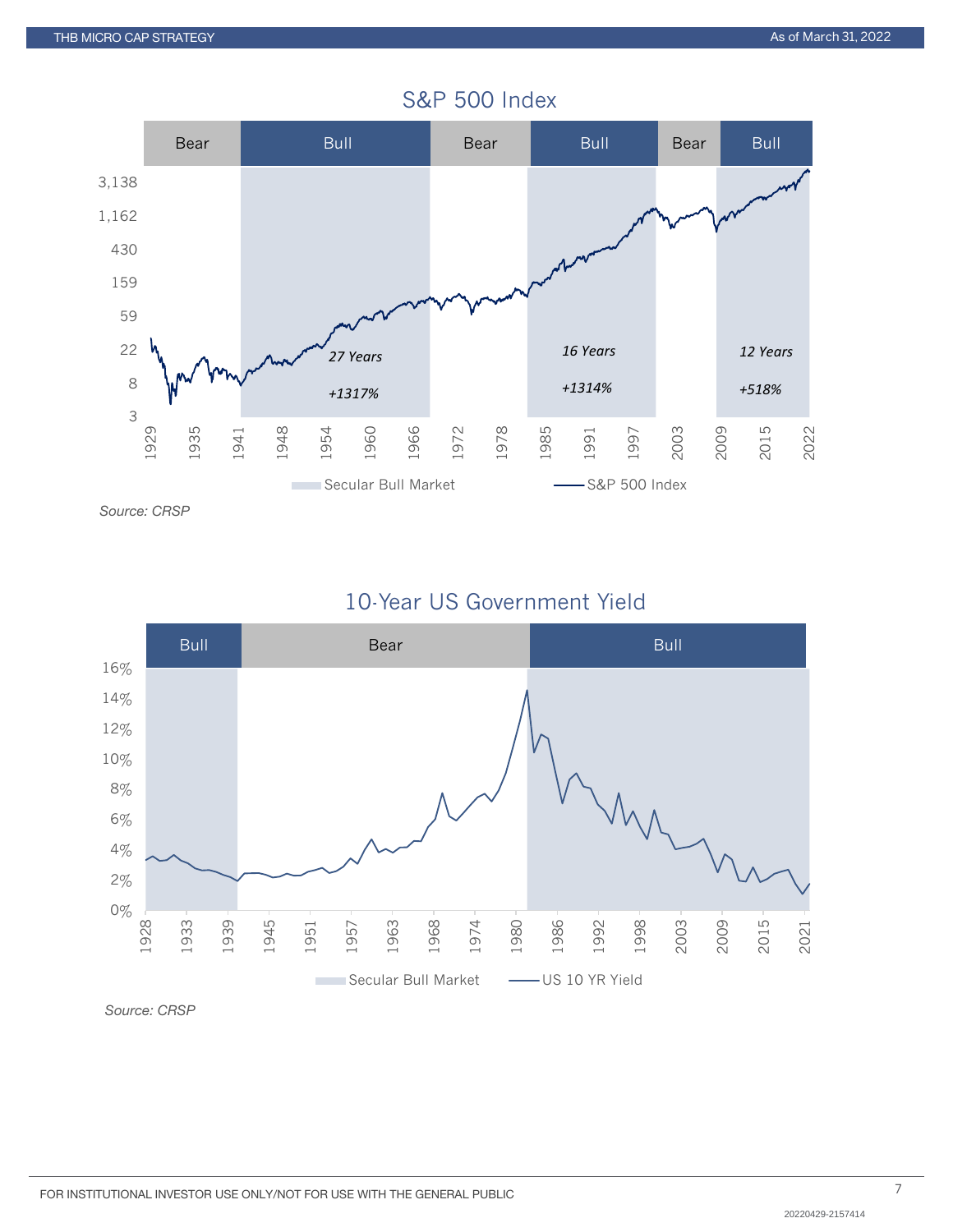# **Cycles**

Recent history has been marked by a decade of large-cap/megacap dominance. It is impossible to determine whether this was caused by or coincident with ultra-low interest rates and/or

globalization. A longer-term analysis of the small-cap and largecap markets reveals the cyclical nature of the performance cycles and durations.

Small Cap vs Large Cap Performance Cycles (1925-2021)



The large-cap / small-cap cycles have tended to be long and likely driven by a confluence of market and economic factors. We touched on inflation earlier, and another important element may be antitrust enforcement and views within the country. The period from 1940 to 1980 experienced high levels of antitrust enforcement and strong support for a robust competitive environment. Until very recently, there has been scant enforcement or challenges to mergers.

This trend appears to be changing. Recently, mega-cap technology companies have been able to unite Republicans and Democrats in their support of higher scrutiny of their questionable business practices and tactics which possibly unfairly quelled any competition. Unionizations are on the rise, and the Department of Justice is taking a much tougher stance toward mergers. This cycle of antitrust enforcement may be turning in a different direction.

#### The people

Demographics are an important part of a country's economic narrative that are at times overlooked by investors. These are predictable data sets which take a backseat to more prominent economic releases. GDP per capita of a country is one analysis utilized to highlight the massive economic possibilities of countries such as China as they expand their standards of living and total GDP. The US, however, has one significant demographic advantage over China. The chart below illustrates the historical and estimated native population of 35-year-olds in each country. That age demographic is a key spending milestone attributed to career stability, family formation, and housing needs.



8 FOR INSTITUTIONAL INVESTOR USE ONLY/NOT FOR USE WITH THE GENERAL PUBLIC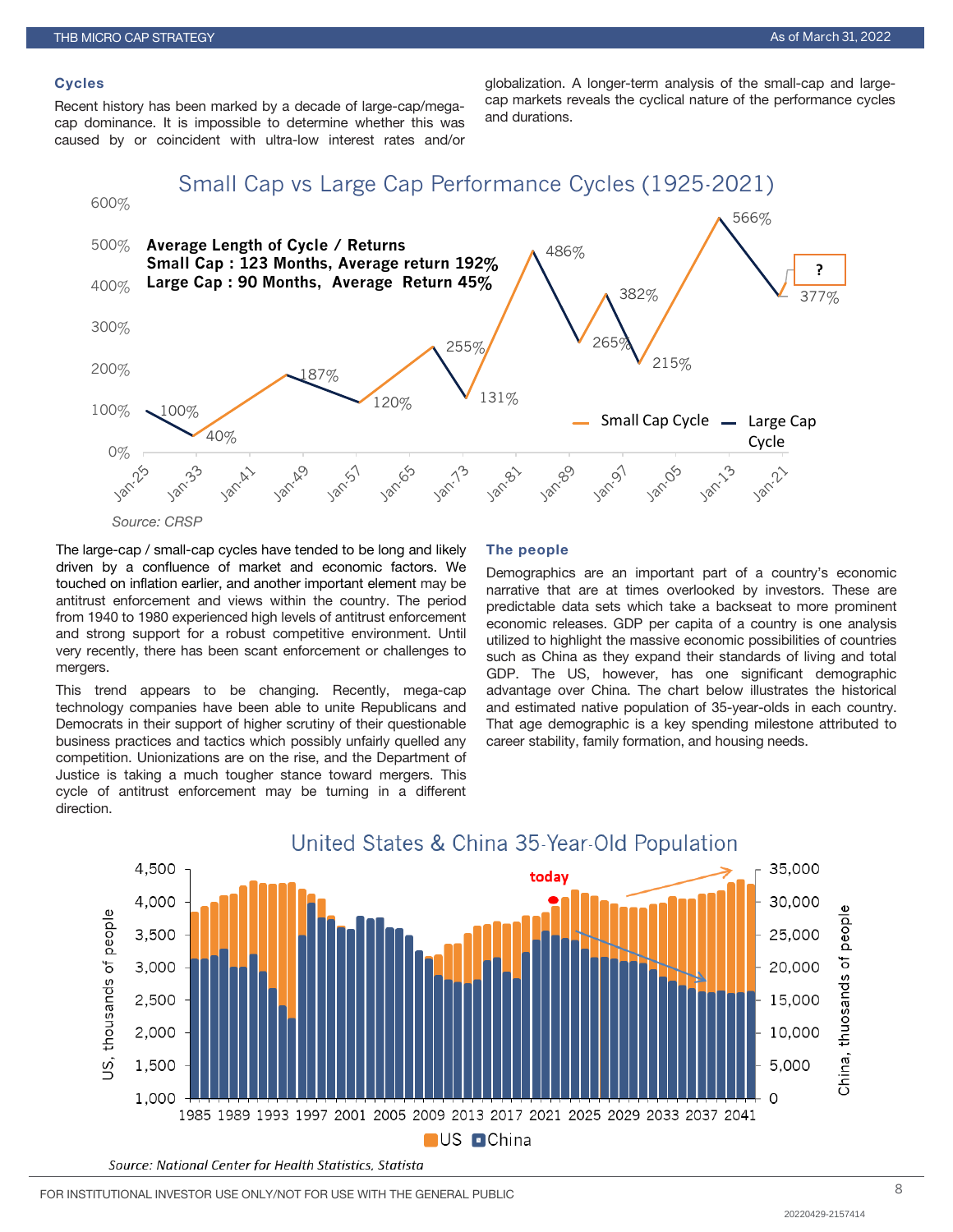China, due to prior population policies, faces a significant future demographic headwind. In fact, this year marks the start of a multidecade decline in that key spending cohort of their population. In addition to actual native population birthrates, the US benefits from the 1M+ immigrants who come to this country each year. China has had negative net migration for the past two decades.

# Benchmark Performance

The Russell Microcap® Index returned -7.60% in Q1 2022. Energy (+32.83%) was the best performing sector, followed by Materials (+14.83%) and Real Estate (-0.66%). Health Care (-18.08%) performed the worst, followed by Information Technology (- 14.72%) and Consumer Discretionary (-14.56%).

#### Portfolio Performance & Positioning

The THB Micro Cap Strategy returned -7.1% in USD (net of fees) in Q1, outperforming the Index by 50 bps.

The portfolio saw positive contribution from stock selection in Health Care (+2.7%), overallocation to Energy (+1.2%), and stock selection in Energy (+1.0%). Negative contribution came mainly from overallocation to Information Technology (-1.1%), stock selection in Materials (-1.0%), and stock selection in Communication Services (-0.8%).

The top five performing stocks (from a contribution standpoint) were RPC, Inc. (Energy, +2.2%); Lantheus Holdings, Inc. (Health Care, +0.9%); TETRA Technologies, Inc. (Energy, +0.8%); Renewable Energy Group, Inc. (Energy, +0.4%); and Clean Energy Fuels Corp. (Energy, +0.3%).

The bottom five performing stocks (from a contribution standpoint) were Grid Dynamics Holdings, Inc. Class A (Information Technology, -1.5%); Biolife Solutions, Inc. (Health Care, -0.7%); Ultra Clean Holdings, Inc. (Information Technology, -0.6%); Century Communities, Inc. (Consumer Discretionary, -0.5%); and Transcat, Inc (Industrials, -0.5%).

During the quarter, our portfolio companies announced twenty acquisitions and six new share repurchase authorizations.

Also during the quarter, we added two holdings to the portfolio which we believe will benefit from higher levels of regulation for water treatment and increasing levels of domestic energy production.

Hawkins Inc. (HWKN) - Founded in 1938, Hawkins is a leading specialty chemical and ingredient company serving the water treatment, health & nutrition, and industrial end-markets. The company has shifted its business from bulk distribution to highermargin value-added manufacturing and blending, which today comprises 90% of total sales. Hawkins has built a dense infrastructure, with 49 facilities in 24 states in the US, which allows them to provide full-service solutions to customers and grow market share. The company is benefiting from multi-year demand drivers for its products. Stringent regulatory requirements for wastewater disposal from both municipal and industrial sources are growing their water treatment business. Enhanced consumer focus on health and wellness, accelerated by the Covid-19 pandemic, is driving demand for nutritional and dietary ingredients.

Solaris Oilfield Infrastructure (SOI) - Solaris Oilfield Infrastructure designs, manufactures and rents specialized equipment to manage the delivery, handling, and storage of proppant and chemicals at the well site. Its solutions are gaining share due to their high uptime performance (>99%), throughput optimization, and the all-electric design. Their new product called "AutoBlend™" is an all-electric, automated delivery and blending system that can reduce frac personnel on location by up to 80%, providing significant savings and safety improvements to its customers. Its solutions have a high renewal rate, as they comprise less than 1% of the total monthly well costs. The company has a strong balance sheet with no debt and returns \$19 million to shareholders annually in the form of dividends. The management team is aligned with shareholders, with ~15% ownership of shares outstanding.

#### **Outlook**

Many of the challenges and opportunities witnessed and discussed over the past year remain in place. Like Covid-19, the war in Ukraine appears to be another accelerant for preexisting trends. In the short term, higher levels of volatility may be experienced as recalibration to a new geopolitical and inflationary environment takes place. Longer term, we believe there are many positive developments and conditions which will increase the opportunity set for smaller company investors. From a cyclical perspective, timing and many of the macroeconomic elements currently in place appear to favor continuation of the new smallcap cycle which began in 2020.

We thank you for your continued support.

Sincerely,

*THB Asset Management*